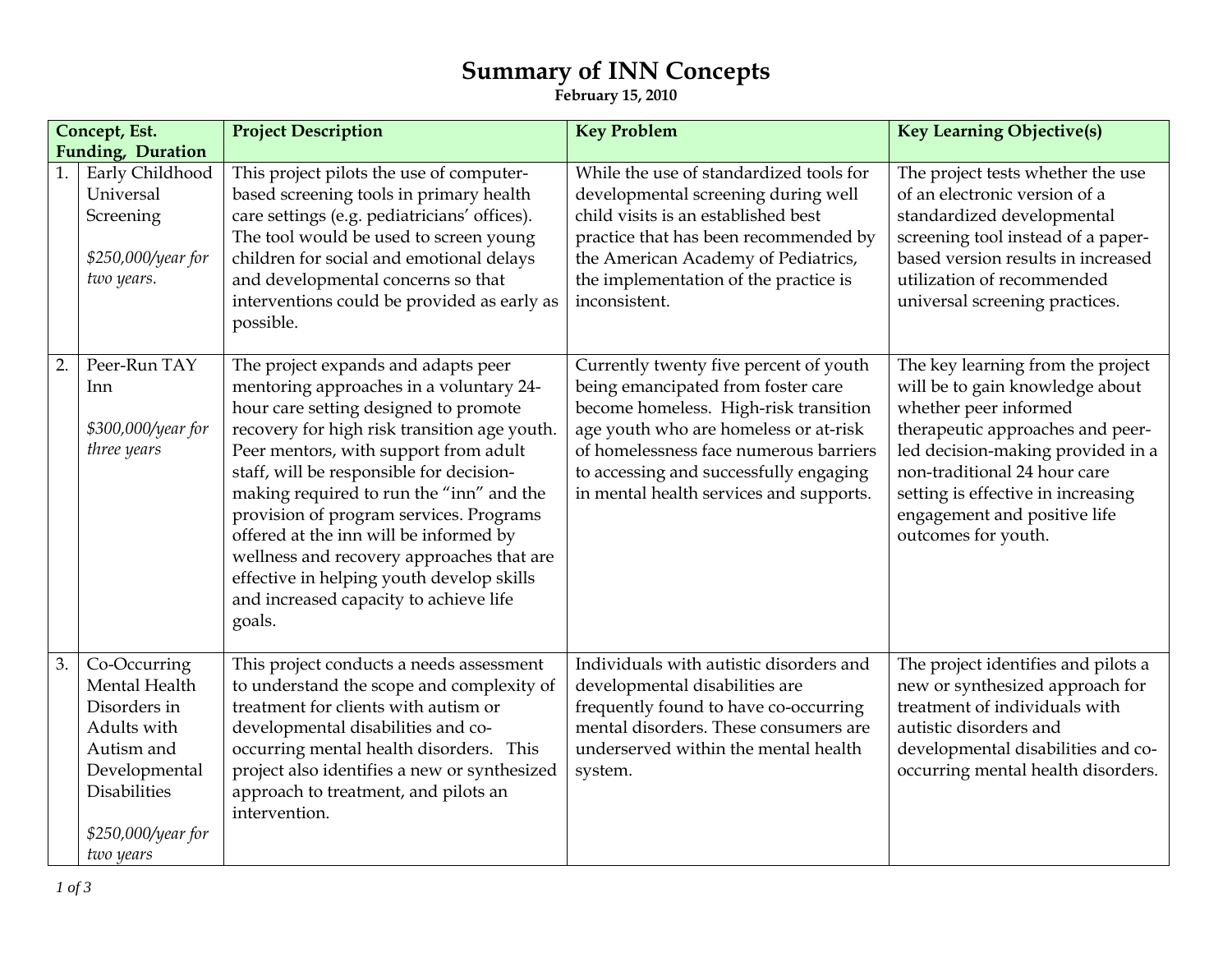## **Summary of INN Concepts**

**February 15, 2010** 

| Concept, Est.     |                                                                    | <b>Project Description</b>                                                                                                                                                                                                                                                                                                                                                                                                                                                                                                                                                             | <b>Key Problem</b>                                                                                                                                                                                                                                                                                                                                                                                                                                                                                                                                                                                                                                            | <b>Key Learning Objective(s)</b>                                                                                                                                                                                                                              |
|-------------------|--------------------------------------------------------------------|----------------------------------------------------------------------------------------------------------------------------------------------------------------------------------------------------------------------------------------------------------------------------------------------------------------------------------------------------------------------------------------------------------------------------------------------------------------------------------------------------------------------------------------------------------------------------------------|---------------------------------------------------------------------------------------------------------------------------------------------------------------------------------------------------------------------------------------------------------------------------------------------------------------------------------------------------------------------------------------------------------------------------------------------------------------------------------------------------------------------------------------------------------------------------------------------------------------------------------------------------------------|---------------------------------------------------------------------------------------------------------------------------------------------------------------------------------------------------------------------------------------------------------------|
| Funding, Duration |                                                                    |                                                                                                                                                                                                                                                                                                                                                                                                                                                                                                                                                                                        |                                                                                                                                                                                                                                                                                                                                                                                                                                                                                                                                                                                                                                                               |                                                                                                                                                                                                                                                               |
| 4.                | Merging the Old<br>with the New<br>\$300,000/year for<br>two years | This program tries out new approaches to<br>identify (case-finding), engage and<br>provide strength-based early interventions<br>to underserved older adults with<br>emerging mental health symptoms related<br>to lifestyle changes, decreased<br>independence, deteriorating physical<br>health or isolation. Specifically, older<br>adults will be engaged in storytelling and<br>other culturally-based models to place<br>them in the traditional roles of<br>transmitting cultural values and<br>knowledge to younger generations within<br>their families and in the community. | Individuals over 60 years of age who<br>are isolated are at-risk for developing<br>mental health symptoms, such as<br>anxiety and depression which can lead<br>to serious mental illness and suicide.<br>Many older adults do not have family<br>members actively participating in care-<br>giving. They may have a formal<br>caregiver or neighbors and others who<br>assist them informally. Underserved<br>older adults from ethnic communities<br>are especially susceptible to isolation<br>due to cultural and language barriers<br>that inhibit their ability to engage in<br>meaningful activities and interaction<br>within their extended families. | This project determines whether<br>new case-finding approaches and<br>alternative culturally-based<br>therapeutic techniques improve<br>engagement, access, and quality of<br>life for underserved older adults<br>with emerging mental health<br>symptoms.   |
| 5.                | Multi-Cultural<br>Center<br>\$450,000/year for<br>three years      | This project establishes a culturally- and<br>linguistically-appropriate "wellness<br>center" that is designed to welcome<br>members of multiple underserved<br>communities and their families and<br>friends into alternative, strengths-based,<br>and culturally-focused services and<br>supports. The center will include cross-<br>cultural and multi-generational<br>approaches to solve problems and<br>improve conditions individuals, families<br>and communities.                                                                                                             | Members of ethnic communities who<br>are struggling with mental illness often<br>face problems of inadequate income<br>and discrimination. They are<br>underrepresented in the mental health<br>care system and overrepresented in the<br>criminal justice system. They face<br>multiple barriers to engagement and<br>assistance, including: stigma, restrictive<br>eligibility criteria, and non-effectual<br>traditional mental health settings and<br>approaches.                                                                                                                                                                                         | The key learning for this project<br>will be to gain insight into how<br>inter-ethnic group collaboration<br>within a multi-cultural center<br>results in increased engagement<br>and improved quality of life for<br>individuals from ethnic<br>communities. |